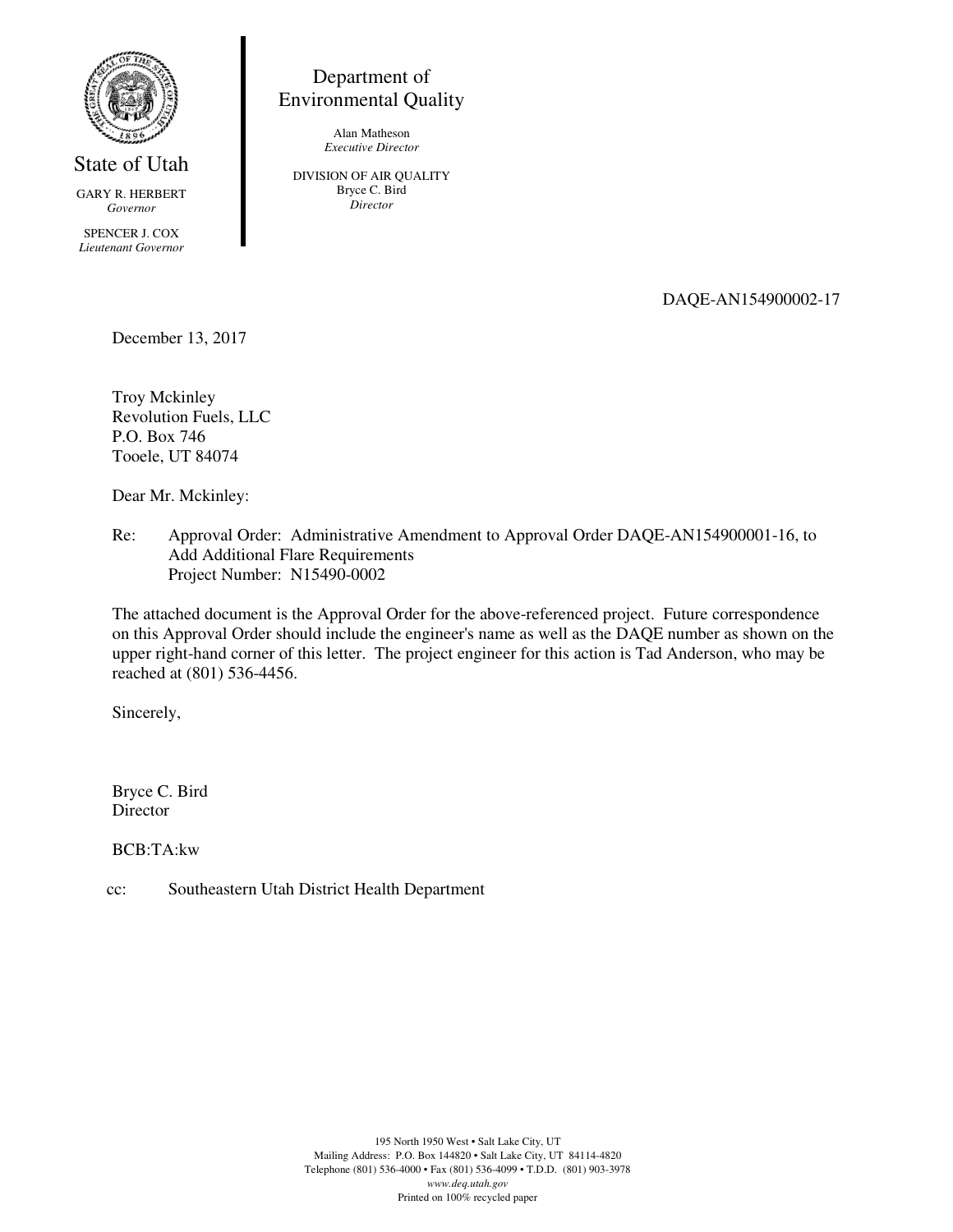# **STATE OF UTAH**

# **Department of Environmental Quality**

# **Division of Air Quality**

# **APPROVAL ORDER: Administrative Amendment to Approval Order DAQE-AN154900001-16, to Add Additional Flare Requirements**

**Prepared By: Tad Anderson, Engineer Phone: (801) 536-4456 Email: tdanderson@utah.gov** 

## **APPROVAL ORDER NUMBER**

## **DAQE-AN154900002-17**

**Date: December 13, 2017** 

**Revolution Fuels, LLC Coal to Liquids Facility Source Contact: Troy Mckinley Phone: (801) 633-2742 Email: mckinleyelectric@msn.com** 

> **Bryce C. Bird Director**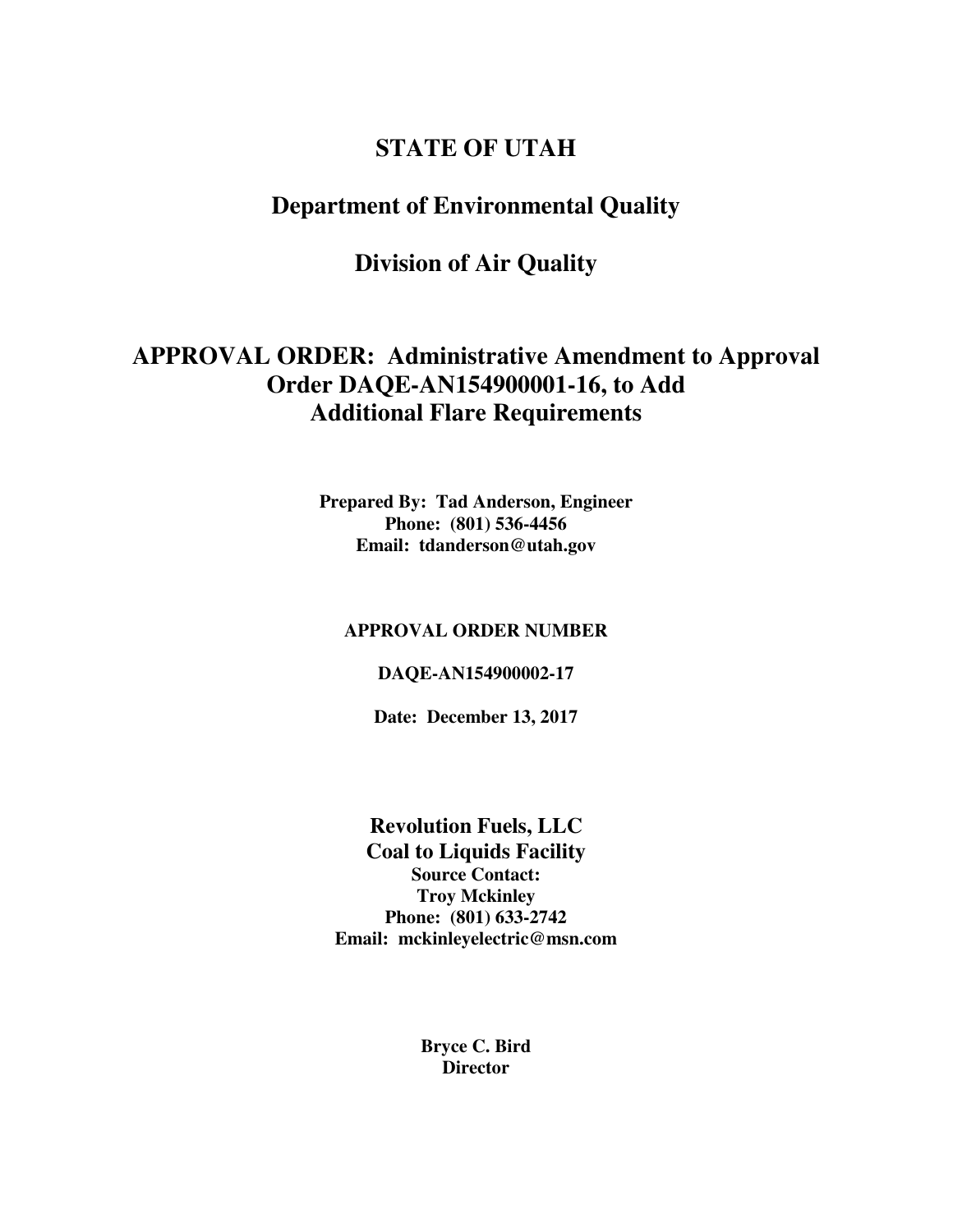## **Abstract**

Revolution Fuels, LLC (Revolution) entered into an Administrative Settlement Agreement with UDAQ and Sierra Club to add an additional flare requirement for the coal to liquids facility near Wellington, Utah. The coal to liquids facility operation includes coal handling, coal gasification, ash handling, syngas treatment, and product upgrading. The liquids produced are diesel fuel, jet fuel, liquefied petroleum gas (LPG), and naphtha with a maximum coal throughput of 750 tons per day. This Administrative Amendment does not affect any processes at the coal to liquids facility and does not involve any emission changes. This Administrative Amendment is being conducted to clarify the flare operation by the addition of a requirement. The Administrative Amendment will not change potential to emit emissions for this facility and will remain as follows (in TPY): 20.2 of  $PM_{10}$ , 20.2 of  $PM_{2.5}$  (Subset of  $PM_{10}$ ), 23.3 of NO<sub>X</sub>, 83.8 of CO, 9.2 of VOC, 1.9 of SO<sub>2</sub>, 8.9 of combined HAPs and 295,445 of CO<sub>2</sub>e.

The coal to liquids facility is located in an attainment area for all criteria pollutants. This source is classified as a minor Title V source. This source is subject to 40 CFR 60 Subparts A and Dc, Y and IIII, 40 CFR 63 Subparts A and ZZZZ.

This air quality AO authorizes the project with the following conditions and failure to comply with any of the conditions may constitute a violation of this order. This AO is issued to, and applies to the following:

| <b>Name of Permittee:</b> |
|---------------------------|
| Revolution Fuels, LLC     |
| P.O. Box 746              |
| Tooele, UT 84074          |

#### **Permitted Location:**

Coal to Liquids Facility Outside of Wellington Carbon County, UT

| UTM coordinates: | 526,825 m Easting, 4,376,397 m Northing, UTM Zone 12 |
|------------------|------------------------------------------------------|
|                  | UTM Datum: NAD83                                     |
| <b>SIC</b> code: | 1311 (Crude Petroleum & Natural Gas)                 |

#### **Section I: GENERAL PROVISIONS**

- I.1 All definitions, terms, abbreviations, and references used in this AO conform to those used in the UAC R307 and 40 CFR. Unless noted otherwise, references cited in these AO conditions refer to those rules. [R307-101]
- I.2 The limits set forth in this AO shall not be exceeded without prior approval. [R307-401]
- I.3 Modifications to the equipment or processes approved by this AO that could affect the emissions covered by this AO must be reviewed and approved. [R307-401-1]
- I.4 All records referenced in this AO or in other applicable rules, which are required to be kept by the owner/operator, shall be made available to the Director or Director's representative upon request, and the records shall include the two-year period prior to the date of the request. Unless otherwise specified in this AO or in other applicable state and federal rules, records shall be kept for a minimum of two  $(2)$  years.  $[R307-401-8]$
- I.5 At all times, including periods of startup, shutdown, and malfunction, owners and operators shall, to the extent practicable, maintain and operate any equipment approved under this AO, including associated air pollution control equipment, in a manner consistent with good air pollution control practice for minimizing emissions. Determination of whether acceptable operating and maintenance procedures are being used will be based on information available to the Director which may include, but is not limited to, monitoring results, opacity observations, review of operating and maintenance procedures, and inspection of the source. All maintenance performed on equipment authorized by this AO shall be recorded. [R307-401-4]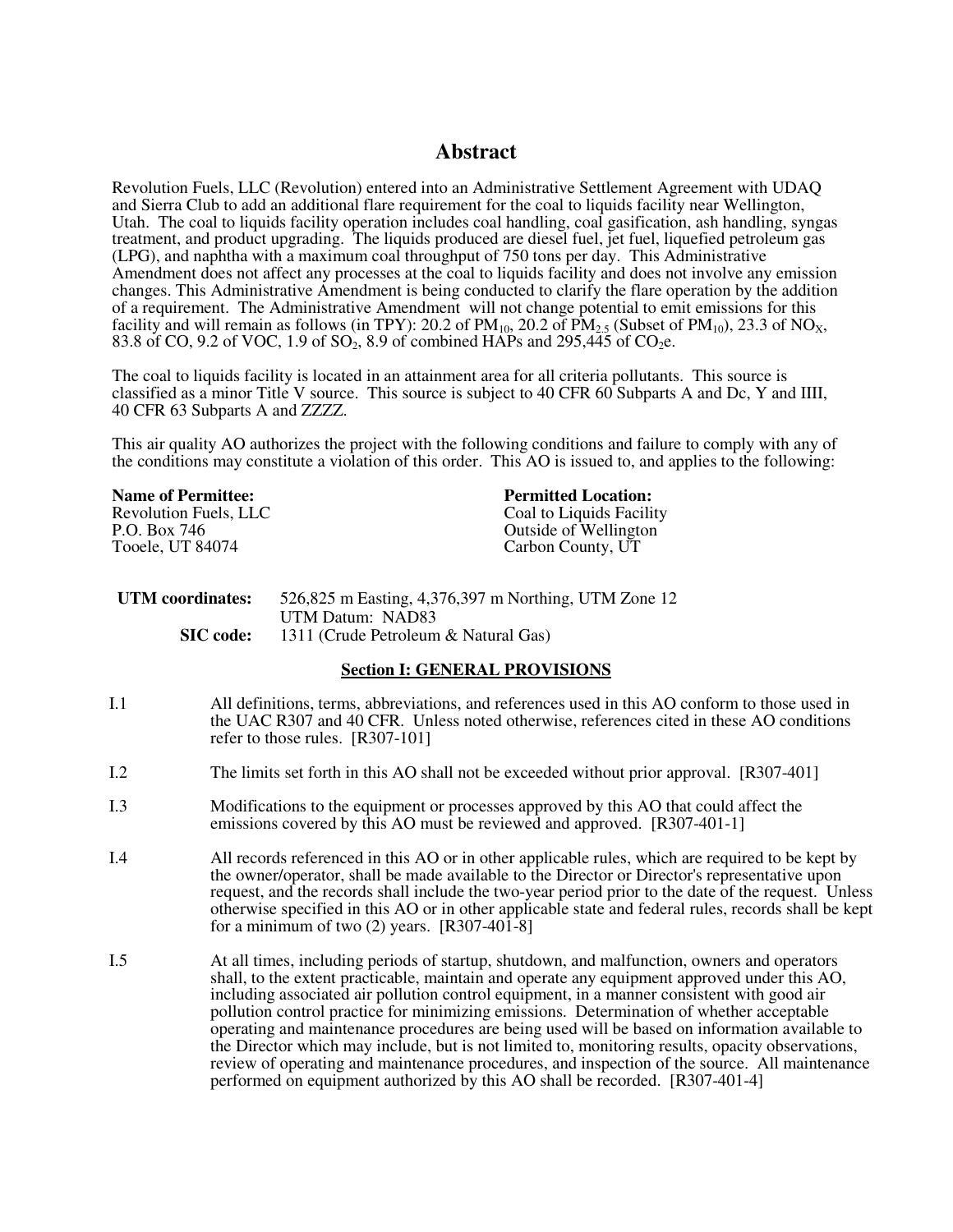- I.6 The owner/operator shall comply with UAC R307-107. General Requirements: Breakdowns. [R307-107]
- I.7 The owner/operator shall comply with UAC R307-150 Series. Emission Inventories. [R307- 150]

## **Section II: SPECIAL PROVISIONS**

## **II.A The approved installations shall consist of the following equipment:**

- II.A.1 **Coal to Liquids Facility**
- II.A.2 **Reaction Chamber** One (1) Reaction Chamber Pyrolysis Burner System Three (3) burners Capacity: 11.2 MMBtu/hr (each) Control: Selective Catalytic Reduction on the common stack for the gasification flue gas

Gasification Burner System Six (6) burners Capacity: 60 MMBtu/hr (each) Control: Selective Catalytic Reduction on the common stack for the gasification flue gas

#### II.A.3 **Coal Handling System** Coal Hopper Radial Stacker Coal Crusher Silo Day Bin

Capacity: 100 tons per hour Coal Handling Baghouse Two (2) Coal Lock Hoppers II.A.4 **Ash Removal System**

Three (3) Vortex Coils\* Two (2) Cyclones\* \*Internal to the reaction chamber Vibrating Conveyors with Water Jackets Ash Silo with Baghouse

#### II.A.5 **Syngas Treatment** Gas Scrubber Electric gas compression unit\* Amine  $CO<sub>2</sub>$  removal unit Guard bed unit Water/solution treatment unit\*

\*informational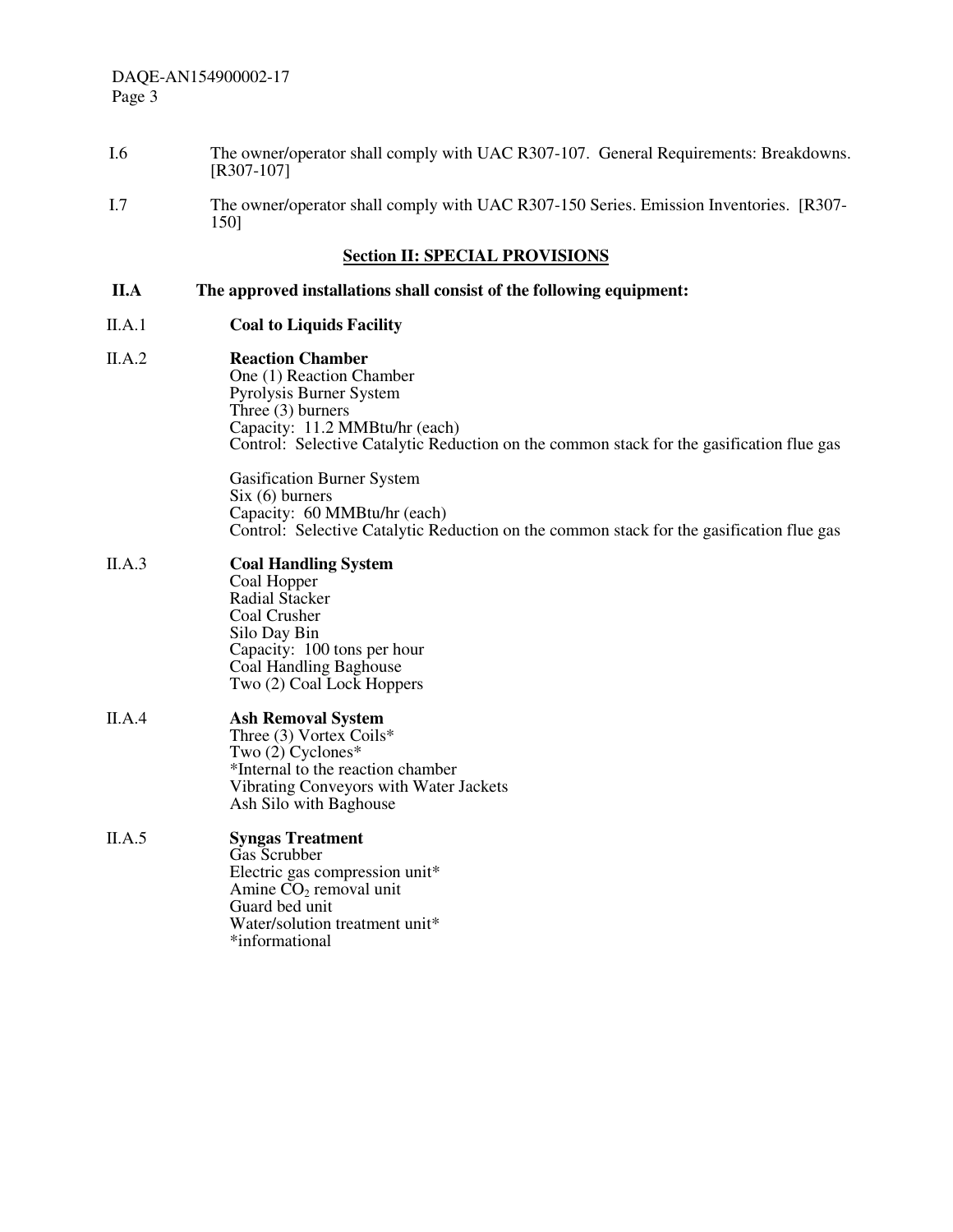| II.A.6  | <b>Fischer Tropsch Unit</b><br>Two (2) activation/regeneration heaters with low $NOx$ burners<br>Capacity: 1.12 MMBtu/hr<br>Capacity: 0.60 MMBtu/hr<br>Four (4) Fischer-Tropsch Trains each comprised of:<br>Two (2) syngas filters<br>Two (2) Fischer-Tropsch reactors<br>One $(1)$ steam drum<br>Two (2) coolant filters<br>Electric coolant circulation pumps*<br>*informational                                                                                                                           |
|---------|---------------------------------------------------------------------------------------------------------------------------------------------------------------------------------------------------------------------------------------------------------------------------------------------------------------------------------------------------------------------------------------------------------------------------------------------------------------------------------------------------------------|
| II.A.7  | <b>Product Upgrading</b><br>Two (2) upgrade heaters with low $NO_x$ burners<br>Capacity: 4.85 MMBtu/hr<br>Capacity: 10.25 MMBtu/hr                                                                                                                                                                                                                                                                                                                                                                            |
| II.A.8  | <b>Flare</b><br>One (1) MMBtu/hr continuous flare pilot                                                                                                                                                                                                                                                                                                                                                                                                                                                       |
| II.A.9  | <b>Cooling Tower</b><br>Capacity: 10 MMBtu/hr cooling duty                                                                                                                                                                                                                                                                                                                                                                                                                                                    |
| II.A.10 | <b>Auxiliary Boiler with Low NOX burners</b><br>Capacity: 73.88 MMBtu/hr                                                                                                                                                                                                                                                                                                                                                                                                                                      |
| II.A.11 | <b>Fire Pump</b><br>Capacity: 220 hp<br>Fuel: Diesel                                                                                                                                                                                                                                                                                                                                                                                                                                                          |
| II.A.12 | <b>Emergency Generator</b><br>Capacity: 1,482 hp<br>Fuel: Diesel                                                                                                                                                                                                                                                                                                                                                                                                                                              |
| II.A.13 | <b>Storage Tanks</b><br>Liquefied Petroleum Gas pressurized bullet tank<br>Capacity: 30,000 gal<br>Naphtha fixed cone roof storage tank<br>Capacity: 1,853 bbl<br>Diesel fixed cone roof storage tank<br>Capacity: 4,021 bbl<br>Jet Fuel fixed cone roof storage tank<br>Capacity: 4,406 bbl<br>Off Specification fuel fixed cone roof storage tank<br>Capacity: 4,406 bbl<br>Lean Amine fixed cone roof storage tank<br>Capacity: 340 bbl<br>Amine Solvent fixed cone roof storage tank<br>Capacity: 214 bbl |
| II.B    | <b>Requirements and Limitations</b>                                                                                                                                                                                                                                                                                                                                                                                                                                                                           |

## II.B.1 **Site Wide Requirements**

II.B.1.a The owner/operator shall notify the Director in writing when the installation of the equipment listed in Condition II.A of this AO have been completed and are operational. To ensure proper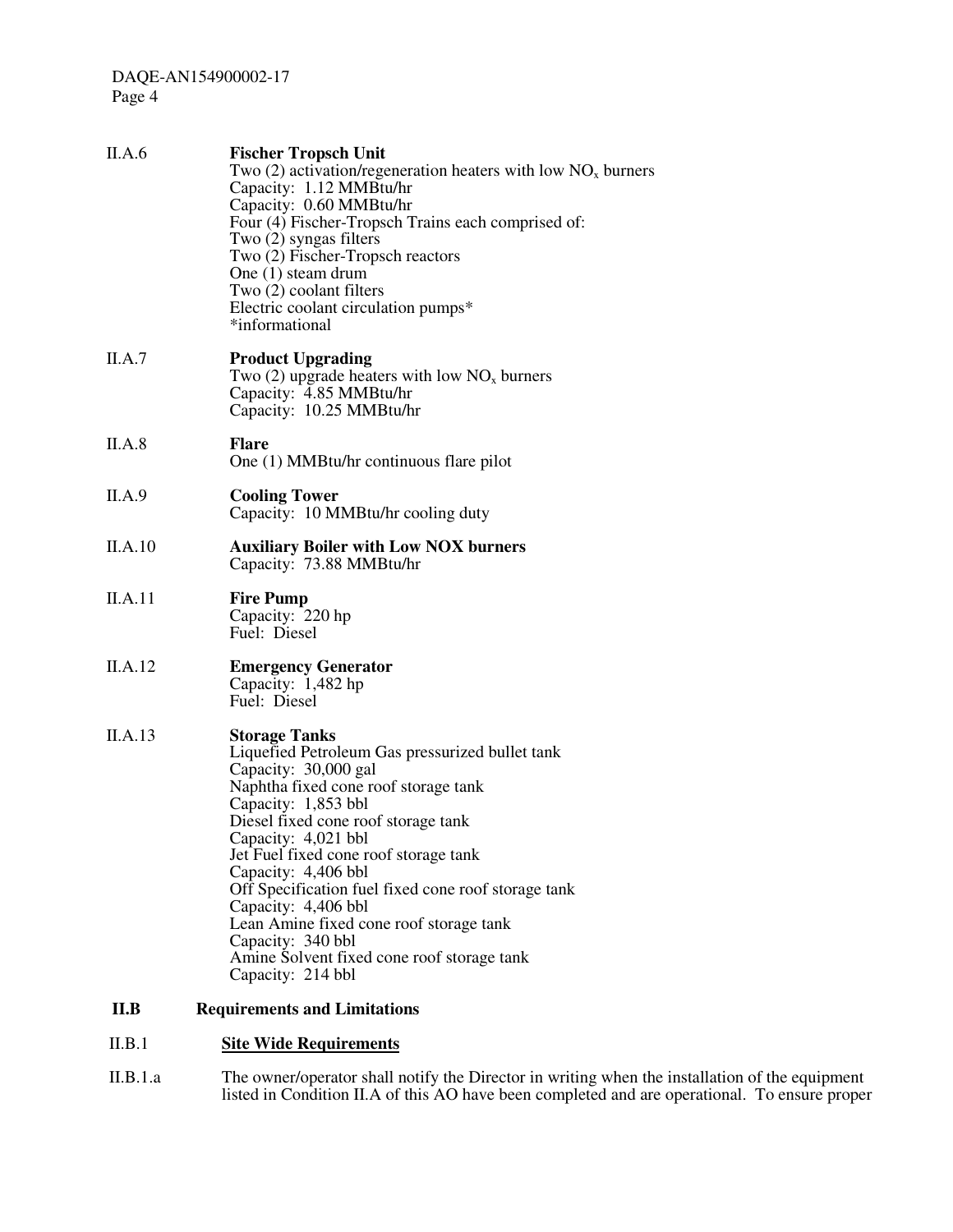> credit when notifying the Director, send your correspondence to the Director, attn: Compliance Section.

> If installation has not been completed within 18 months from the date of this AO, the Director shall be notified in writing on the status of the construction and/or installation. At that time, the Director shall require documentation of the continuous installation of the operation and may revoke the AO.  $[R307-401]$

- II.B.1.b Visible emissions from the following emission points shall not exceed the following values:
	- A. Flare and combustor no visible emissions
	- B. Crusher 15% opacity
	- C. Coal Handling Baghouse 10% opacity
	- D. Ash Removal Baghouse 10% opacity
	- E. All natural gas/syngas operated equipment 10% opacity
	- F. Paved Haul Roads 20% opacity
	- G. All other points 20% opacity

Opacity observations of emissions from stationary sources shall be conducted according to 40 CFR 60, Appendix A, Method 9. [R307-401-8]

II.B.1.c The facility shall not exceed the following production/consumption limits:

Production

- A. Liquefied petroleum gas: 37,960 barrels per rolling 12 month total
- B. Naphtha: 95,630 barrels per rolling 12 month total
- C. Diesel: 209,145 barrels per rolling 12 month total
- D. Jet fuel: 202,940 barrels per rolling 12 month total
- E. Off specification diesel and jet fuel: 135,050 barrels per rolling 12 month total
- F. Ash: 57,378 tons per rolling 12 month total

Consumption

G. 273,750 tons of coal per rolling 12 month total

To determine compliance with a rolling 12-month total the owner/operator shall calculate a new 12-month total by the 20th day of each month using data from the previous 12 months.

Records of production shall be kept for all periods when the plant is in operation. The records of production shall be kept on a daily basis. [R307-401-8]

II.B.1.d The Emergency Generator shall be used for electricity production only during periods when electric power from the public utilities is interrupted, or for regular maintenance of the emergency equipment. The emergency generator will be limited to 500 hours of combined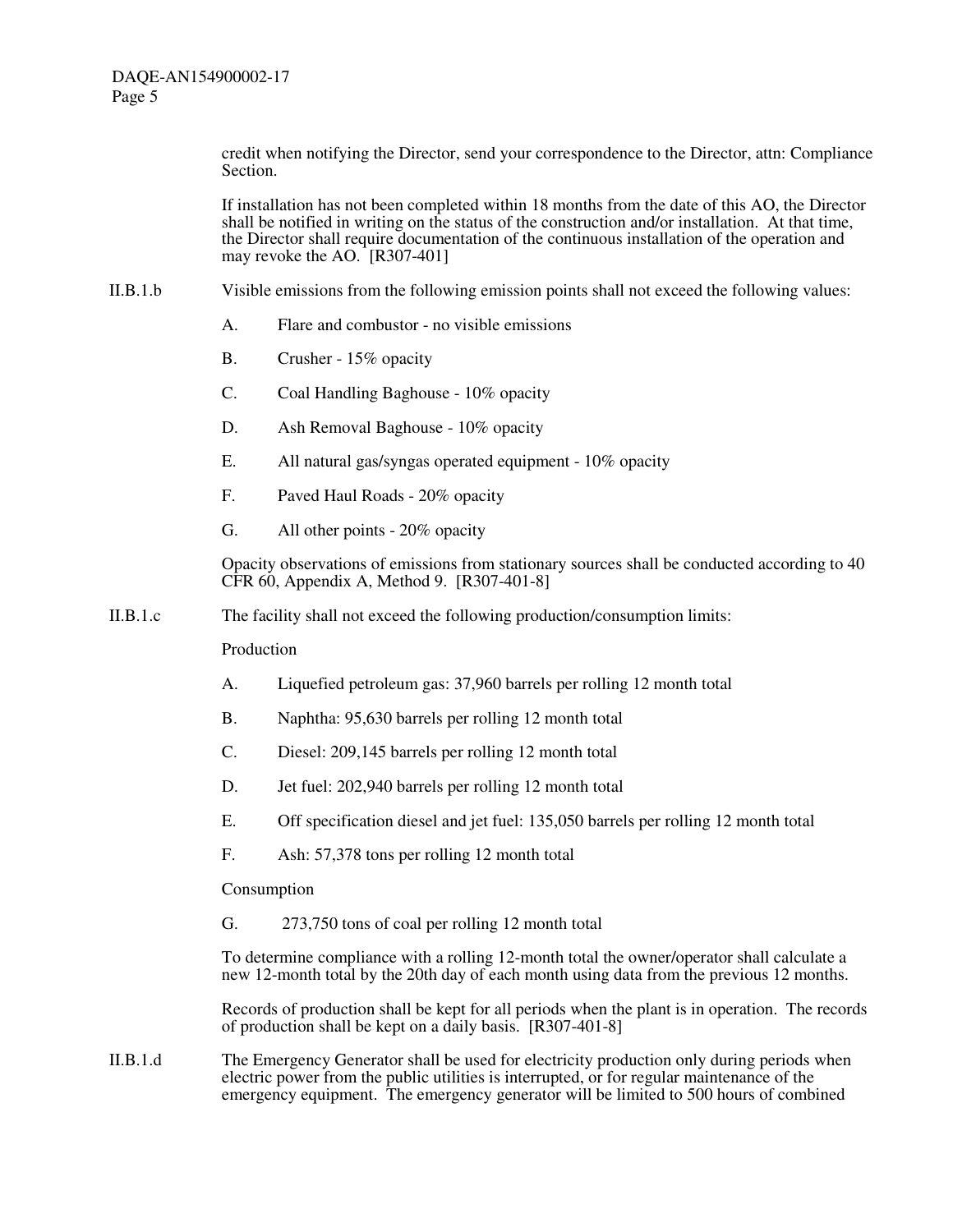testing and maintenance operations per year. Records documenting all emergency equipment usage shall be kept in a log. The log will identify the date when the emergency equipment was used, the duration in hours of the event, and the reason for each equipment usage. There is no time limit on the use of emergency stationary internal combustion engine in emergency situations. [R307-401]

- II.B.1.e The owner/operator shall use only natural gas or syngas as fuel for all heaters and boilers and diesel fuel for emergency equipment. [R307-401-8]
- II.B.1.f The auxiliary boiler shall be limited to 500 hours of operation per rolling 12 month total. Records documenting operation shall be kept in a log. The log will identify the date when the auxiliary boiler was used and the duration in hours. [R307-401]
- II.B.1.g The owner/operator shall not exceed 4 startups and 4 shutdowns on a rolling 12 month period. Records documenting all startups and shutdowns shall be kept in a log. The log will identify the date when the startup/shutdown occurred, the duration in hours of the emergency flare operation. [R307-401]

#### II.B.2 **Reaction Chamber/Pyrolysis Vessel**

II.B.2.a Emissions to the atmosphere from the indicated emission points shall not exceed the following rates and concentrations.

Source: Gasification Flue Gas Exhaust Stack (Reaction Chamber/Pyrolysis operations)

| Pollutant       | 1 <sub>b</sub> /hr |
|-----------------|--------------------|
| NO <sub>x</sub> | 3.67               |
| CO              | 14.68              |

[R307-401-8]

II.B.2.a.1 Stack testing to show compliance with the emission limitations stated in the above condition shall be performed as specified below:

Emissions Point

Gasification Flue Gas Exhaust Stack (Reaction Chamber/Pyrolysis operations)

Pollutant Frequency

| NO <sub>x</sub> | #, ## |
|-----------------|-------|
| CO              | #, ## |

- A. Testing Status
- # Initial compliance testing is required. The initial test date shall be performed as soon as possible and in no case later than180 days after the startup of a new emission source. A compliance testis required on the modified emission point that has an emission rate limit.
- ## Compliance test at least annually subsequent to the initial compliance test. The Director may require testing at any time.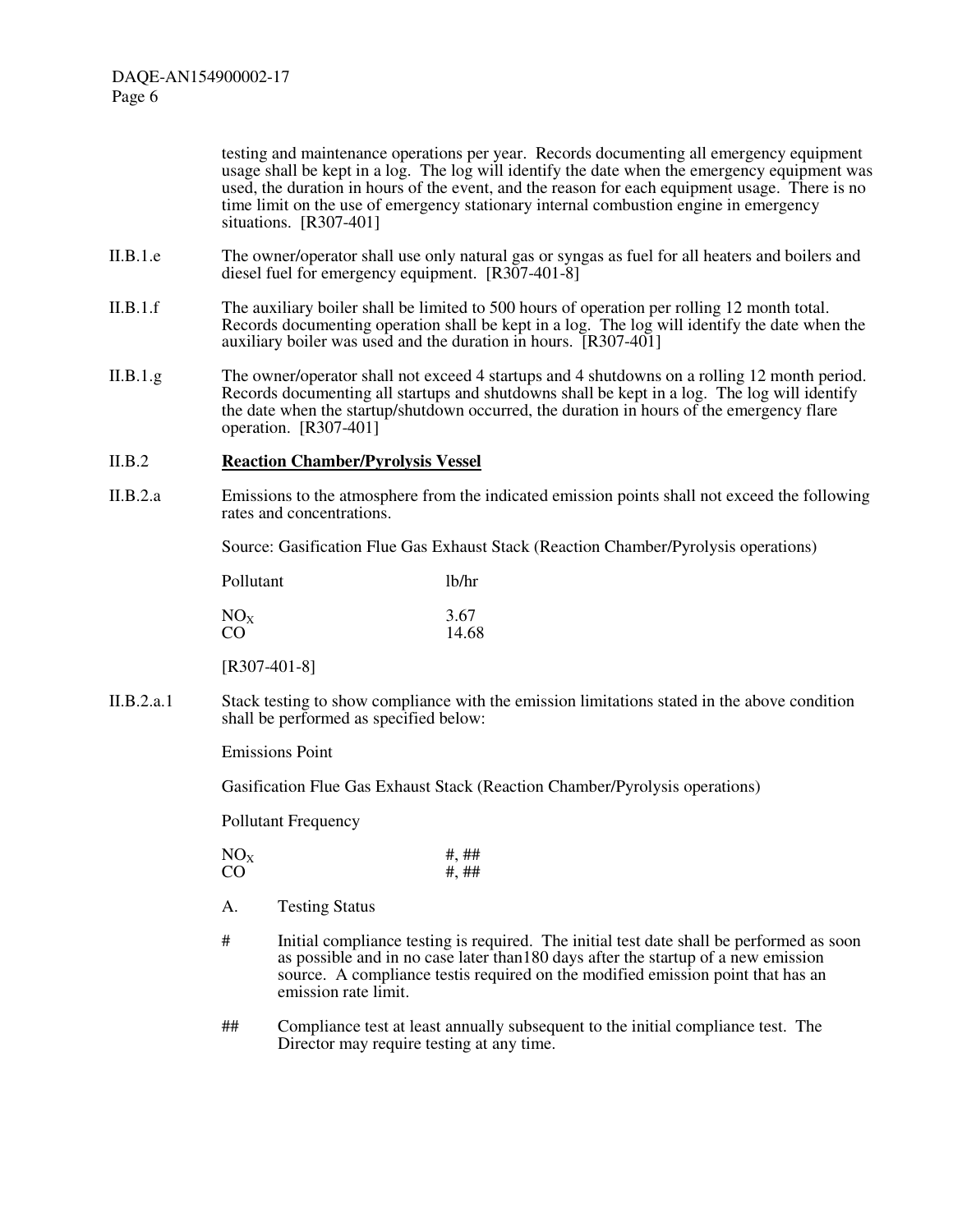### B. Notification

The Director shall be notified at least 30 days prior to conducting any required emission testing. A source test protocol shall be submitted to DAQ when the testing notification is submitted to the Director. The source test protocol shall be approved by the Director prior to performing the test(s). The source test protocol shall outline the proposed test methodologies, stack to be tested, and procedures to be used. A pretest conference shall be held, if directed by the Director.

C. Sample Location

The emission point shall be designed to conform to the requirements of 40 CFR 60, Appendix A, Method 1, or other methods as approved by the Director. An Occupational Safety and Health Administration (OSHA) or Mine Safety and Health Administration (MSHA) approved access shall be provided to the test location.

D. Volumetric Flow Rate

40 CFR 60, Appendix A, Method 2, Method 19 or other EPA approved methods acceptable to the Director.

 $E.$  NO<sub>x</sub>

40 CFR 60, Appendix A, Method 7, 7A, 7B, 7C, 7D or 7E, or other EPA approved methods acceptable to the Director.

F. CO

40 CFR 60, Appendix A, Method 10, or other EPA approved methods acceptable to the Director.

G. Calculations

To determine mass emission rates (lb/hr, etc.) the pollutant concentration as determined by the appropriate methods above shall be multiplied by the volumetric flow rate and any necessary conversion factors determined by the Director, to give the results in the specified units of the emission limitation. [R307-401-8]

II.B.2.a.2 New Source Operation

For a new source/emission point, the production rate during all compliance testing shall be no less than 90% of the production rate listed in this AO. If the maximum AO allowable production rate has not been achieved at the time of the test, the following procedure shall be followed:

- 1) Testing shall be at no less than 90% of the production rate achieved to date.
- 2) If the test is passed, the new maximum allowable production rate shall be 110% of the tested achieved rate, but not more than the maximum allowable production rate. This new allowable maximum production rate shall remain in effect until successfully tested at a higher rate.
- 3) The owner/operator shall request a higher production rate when necessary. Testing at no less than 90% of the higher rate shall be conducted. A new maximum production rate (110% of the new rate) will then be allowed if the test is successful. This process may be repeated until the maximum AO production rate is achieved.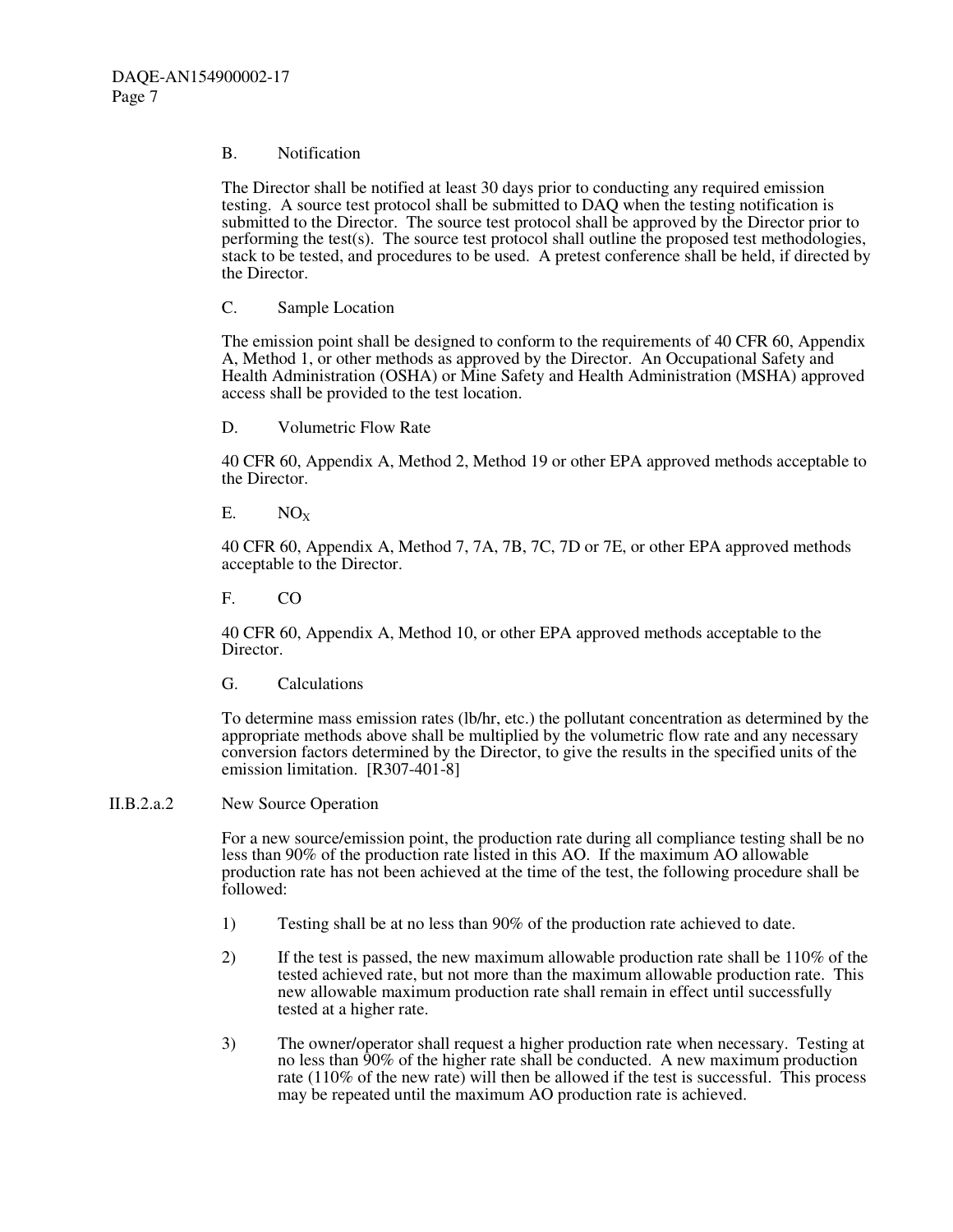### Existing Source Operation

For an existing source/emission point, the production rate during all compliance testing shall be no less than 90% of the maximum production achieved in the previous three (3) years. [R307-401-8]

## II.B.3 **Fugitive Emissions**

- II.B.3.a The vibrating conveyors for the ash removal operation shall be covered and routed to a baghouse. [R307-401-8]
- II.B.3.b The coal handling, radial stacker conveyor shall be covered and fugitive emissions shall be controlled by water sprays. The coal handling crushing, conveying and drop points shall be covered and controlled by a baghouse. [R307-401-8]
- II.B.3.c The haul road shall be paved and shall be water flushed, sprayed clean or swept as dry conditions warrant or as determined necessary by the Director in order to meet the opacity requirement listed in this AO. [R307-401-8]

## II.B.4 **Flare Requirements**

- II.B.4.a All exhaust gas/vapors from startup, shutdown and upset conditions shall be routed to the flare operating with a continuous pilot. [R307-401]
- II.B.4.b This AO does not authorize any emissions from the flare during malfunction events, except for emissions from the pilot light. Any malfunction event or procedural error causing emissions exceeding the pilot light emissions shall be considered a breakdown as defined by UAC R307- 101-2 and therefore emissions in excess of those allowed by this AO. In the case of a breakdown, the owner/operator shall comply with UAC R307-107. General Requirements: Breakdowns. [R307-107]

## II.B.5 **Leak Detection And Repair Requirements**

II.B.5.a The owner/operator shall conduct a leak detection inspection for each valve(s), flange(s) or other connection, pump(s), compressor(s), pressure relief device(s) or other vent(s), process  $drain(s)$ , open-ended valve $(s)$ , pump seal $(s)$ , compressor seal $(s)$ , and access door seal $(s)$  or other seal containing or contacting a process stream with hydrocarbons that is associated with each of the approved emission unit listed in Section II: Special Provisions. The Fischer-Tropsch unit, hydro processing units and distillation process units are subject to 40 CFR 60 subpart GGGa which regulates fugitive VOC emissions, and are exempt from II.B.5 requirements.

Leak detection inspections shall be conducted according to the following schedule:

- A. No later than 90 days after startup or 180 day from the date of this AO, and
- B. At least once every 12 months after the initial leak detection inspection.

[R307-401-8]

- II.B.5.b Inspections shall be conducted in one of two ways;
	- 1. An analyzer that meets U.S. EPA Method 21, 40 CFR Part 60, Appendix A
	- 2. An optical gas imaging instrument as defined in  $40 \text{ CFR } 60.18(g)(4)$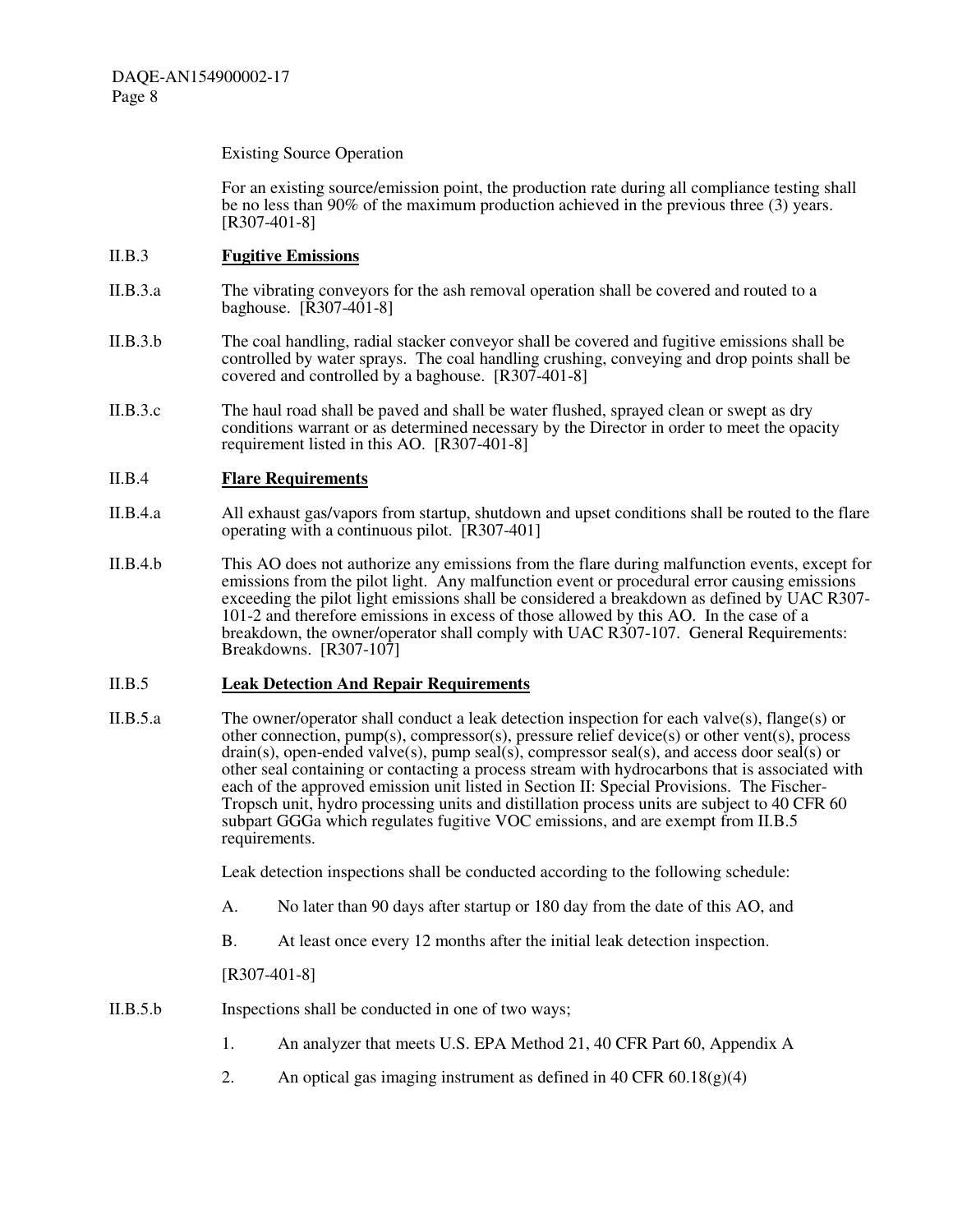The optical gas imaging instrument must meet requirements specified in 40 CFR 60.18(i)(3).

Any emissions detected with an optical gas imaging instrument shall be considered a leak in need of repair unless the owner/operator evaluates the leak with an analyzer meeting U.S. EPA Method 21, 40 CFR Part 60 and the analyzer reading is less than 500 ppmv. A reading of 500 ppmv or greater shall be considered a leak in need of repair.

Emissions detected from tank gauging, load-out operations, venting of pneumatics, properly operating pressure relief valves, or other maintenance activities shall not be considered leaks.  $[R307-401-8]$ 

- II.B.5.c The owner/operator is exempt from inspecting a valve, flange or other connection, pump or compressor, pressure relief device, process drain, open-ended valve, pump or compressor seal system degassing vent, accumulator vessel vent, agitator seal, or access door seal under any of the following circumstances:
	- A. the contacting process stream only contains glycol, amine, methanol, or produced water,
	- B. monitoring could not occur without elevating the monitoring personnel more than six feet above a supported surface or without the assistance of a wheeled scissor-lift or hydraulic type scaffold,
	- C. monitoring could not occur without exposing monitoring personnel to an immediate danger as a consequence of completing monitoring, or
	- D. the item to be inspected is buried, insulated in a manner that prevents access to the components by a monitor probe, or obstructed by equipment or piping that prevents access to the components by a monitor probe.

[R307-401-8]

II.B.5.d If a leak is detected at any time, the owner/operator shall attempt to repair the leak no later than 5 calendar days after detection. Repair of the leak shall be completed no later than 15 calendar days after detection, unless parts are unavailable or unless repair is technically infeasible without a shutdown. The owner/operator shall inspect the repaired leak no later than 15 calendar days after the leak was repaired to verify that it is no longer leaking.

> If replacement parts are unavailable, the replacement parts must be ordered no later than 5 calendar days after detection, and the leak must be repaired no later than 15 calendar days after receipt of the replacement parts.

If repair is technically infeasible without a shutdown, the leak must be repaired by the end of the next shutdown. If a shutdown is required to repair a leak, the shutdown must occur no later than 6 months after the detection of the leak unless the owner/operator demonstrates that emissions generated from the shutdown are greater than the fugitive emissions likely to result from delay of repair. [R307-401-8]

- II.B.5.e Records of inspections and leak detection and repair shall include the following:
	- A. inspection date;
	- B. person's name conducting the inspection;
	- C. any component, that is not exempt under II.B.5.c, that is not inspected and the reason it was not inspected;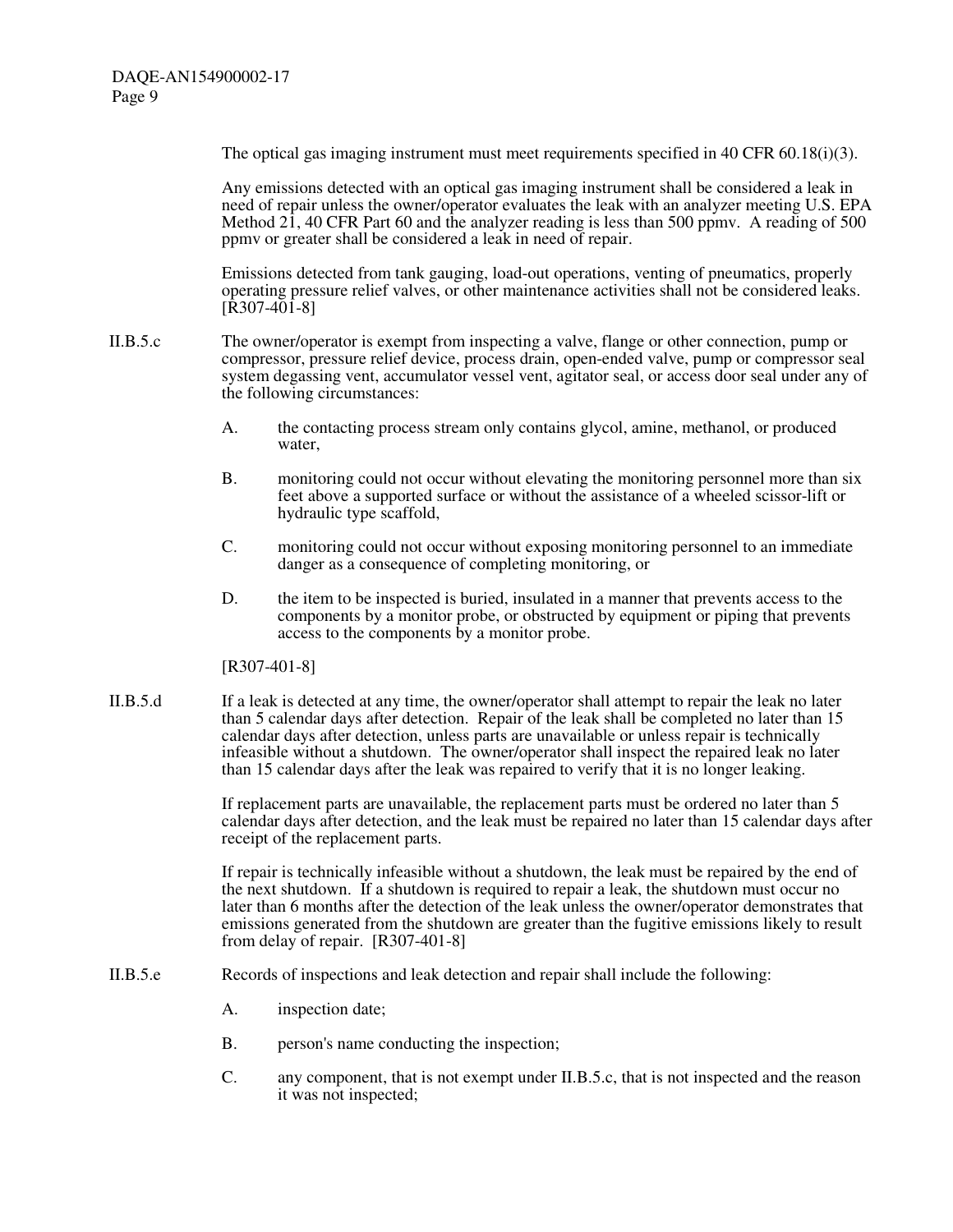- D. identification of any component that was determined to be leaking;
- E. all records shall be maintained for optical gas imaging instrument as per 40 CFR 60.18(i)(4)(vi);
- F. date of the first attempt to repair a leaking component;
- G. any component with a delayed repair;
- H. delayed repair reason;
	- 1. for unavailable parts:
	- i. date of ordering a replacement component, and
	- ii. date the replacement component was received,
	- 2. for a shutdown:
	- i. reason the repair is technically infeasible,
	- ii. shutdown date,
	- iii. emission estimates of the shutdown and the repair if the delay is longer than 6 months;
- I. corrective action taken;
- J. date corrective action was completed;
- K. date the component was verified to no longer be leaking;
- L. records of each component exempt under II.B.5.c, including:
	- 1. component type and
	- 2. qualifying exemption description

[R307-401-8]

## **Section III: APPLICABLE FEDERAL REQUIREMENTS**

In addition to the requirements of this AO, all applicable provisions of the following federal programs have been found to apply to this installation. This AO in no way releases the owner or operator from any liability for compliance with all other applicable federal, state, and local regulations including UAC R307.

NSPS (Part 60), A: General Provisions

NSPS (Part 60), Dc: Standards of Performance for Small Industrial-Commercial-Institutional Steam Generating Units

NSPS (Part 60), Y: Standards of Performance for Coal Preparation and Processing Plants

NSPS (Part 60), IIII: Standards of Performance for Stationary Compression Ignition Internal Combustion Engines

MACT (Part 63), A: General Provisions

MACT (Part 63), ZZZZ: NESHAP for Stationary Reciprocating Internal Combustion Engines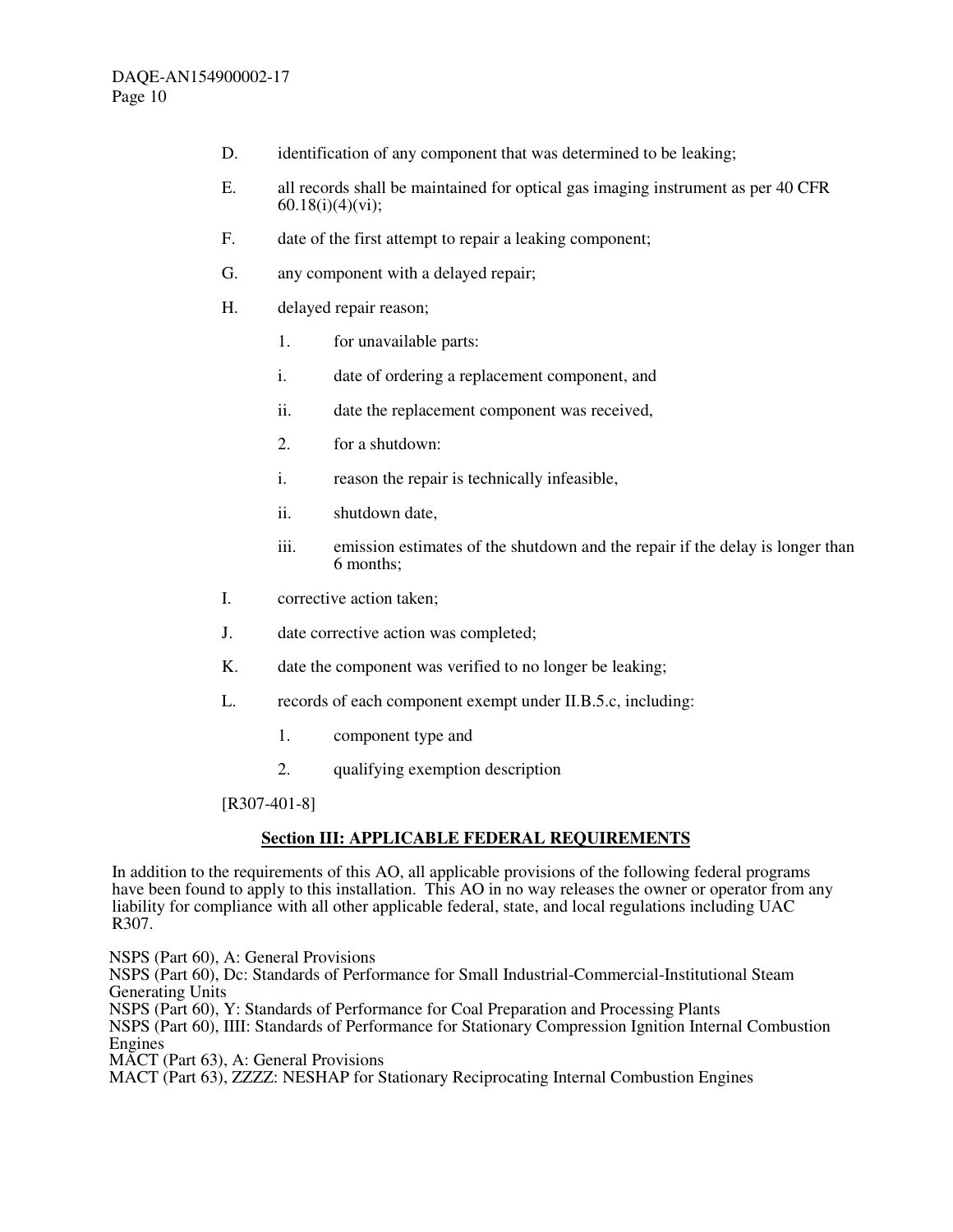## **PERMIT HISTORY**

This AO is based on the following documents:

| Is Derived From | NOI dated November 16, 2017                |
|-----------------|--------------------------------------------|
| Supersedes      | AO DAQE-AN154900001-16 dated June 24, 2016 |

## **ADMINISTRATIVE CODING**

The following information is for UDAQ internal classification use only:

Carbon County CDS B MACT (Part 63), Attainment Area, NSPS (Part 60)